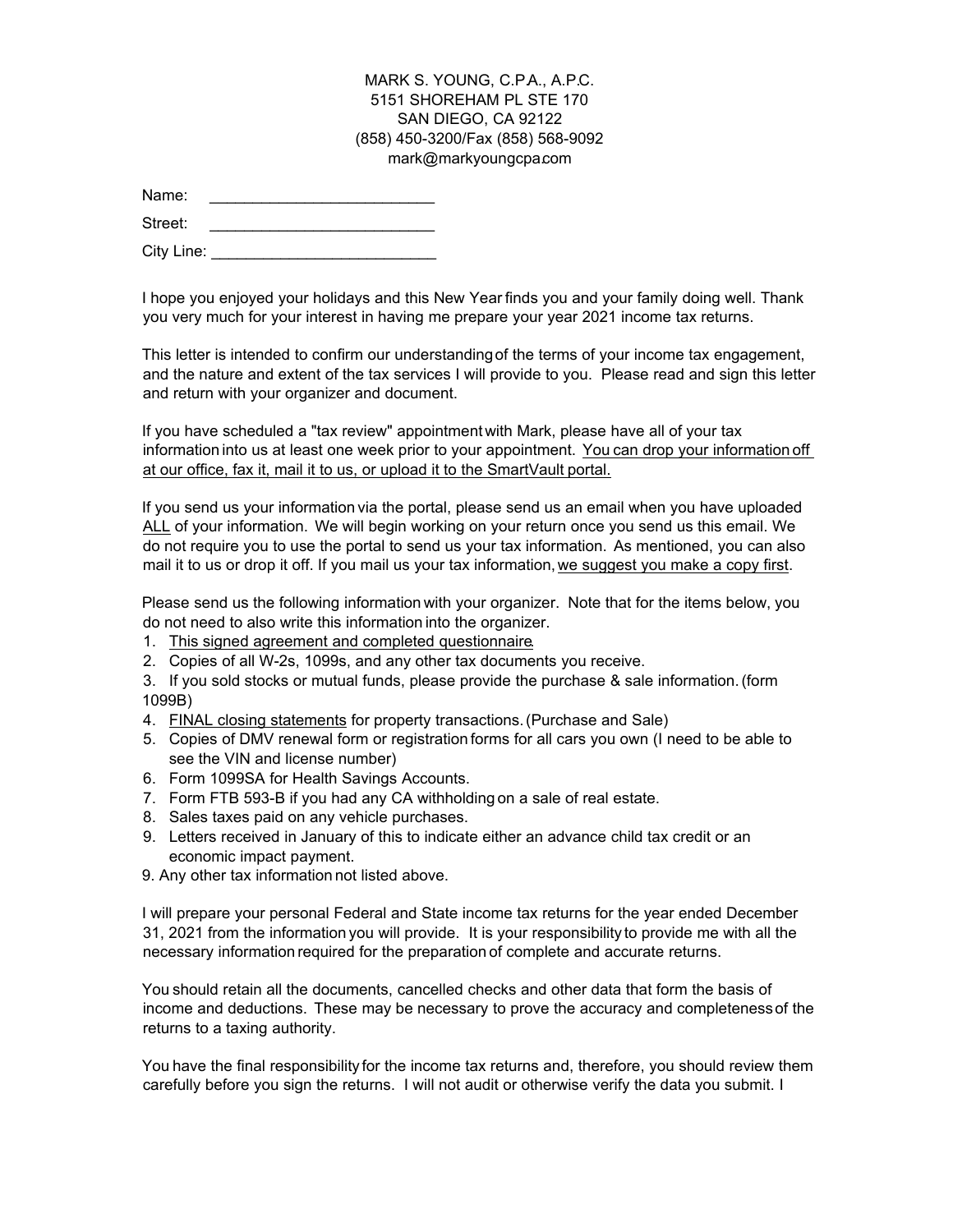may request clarificationof some items or transactions,ask you to furnish written or verbal assurances, or request other evidence to substantiate deductions. In order to avoid last minute hurry and pressure, at my option, an extension for filing this return will be requested when informationis brought in after April 2nd. There is an additional fee to calculate and prepare an extension for you.

I will use my judgment in preparing your returns. Whenever I am aware that an applicable tax law is unclear or that there are conflicting interpretations of the law by authorities, I will explain to you the possible positions which may be taken on your return.

I will adopt whatever position you request on your return so long as it is consistent with the codes, regulations,and interpretationsof the current tax law. If the taxing authorities should later contest the position taken, there may be an assessment of original tax plus interest and penalties. I assume no liability for any such additional penalties, interest, or tax assessments.

It is our policy to maintain confidentialitywith regard to all personal informationobtained in the course of doing business with you. We do not disclose any personal informationabout current or former clients to anyone, except as required by law, or as directed by you in writing. We restrict access to personal informationabout you to our employees who need that informationto provide our services to you.

By signing below, you are confirming to me that unless I am otherwise advised, the travel, entertainment,gifts, and related expenses are supported by the necessary records required under Section 274 of the Internal Revenue Code. Please ask me for assistance if you have any questions as to the type of records required.

As part of this engagement, I may advise you regarding the tax implications of your investments. This engagement does not obligate me to advise you regarding the selection and applicabilityof your investments.

Fees for services are based on the forms needed to prepare your return. A fee schedule will be made available to you upon request. Payments for services are due when you approve your return for electronic filing. I will be available, for additional fees, to answer your questions on specific tax matters and to consult with you on methods of income tax and business planning on year-round basis.

Should you receive a notice from the IRS or Franchise Taxboard, which questions an amount on your return, and you solicit my help, you will be billed based on our normal hourly rate, with a minimum of 1/2 hour.

Thank you very much for your business. I look forward to working with you and your family this year.

Sincerely, Mark Young

Please sign below.

| Signature: |  |
|------------|--|
|            |  |
|            |  |

| $\mathbf{r}$<br>Date: |  |
|-----------------------|--|
|                       |  |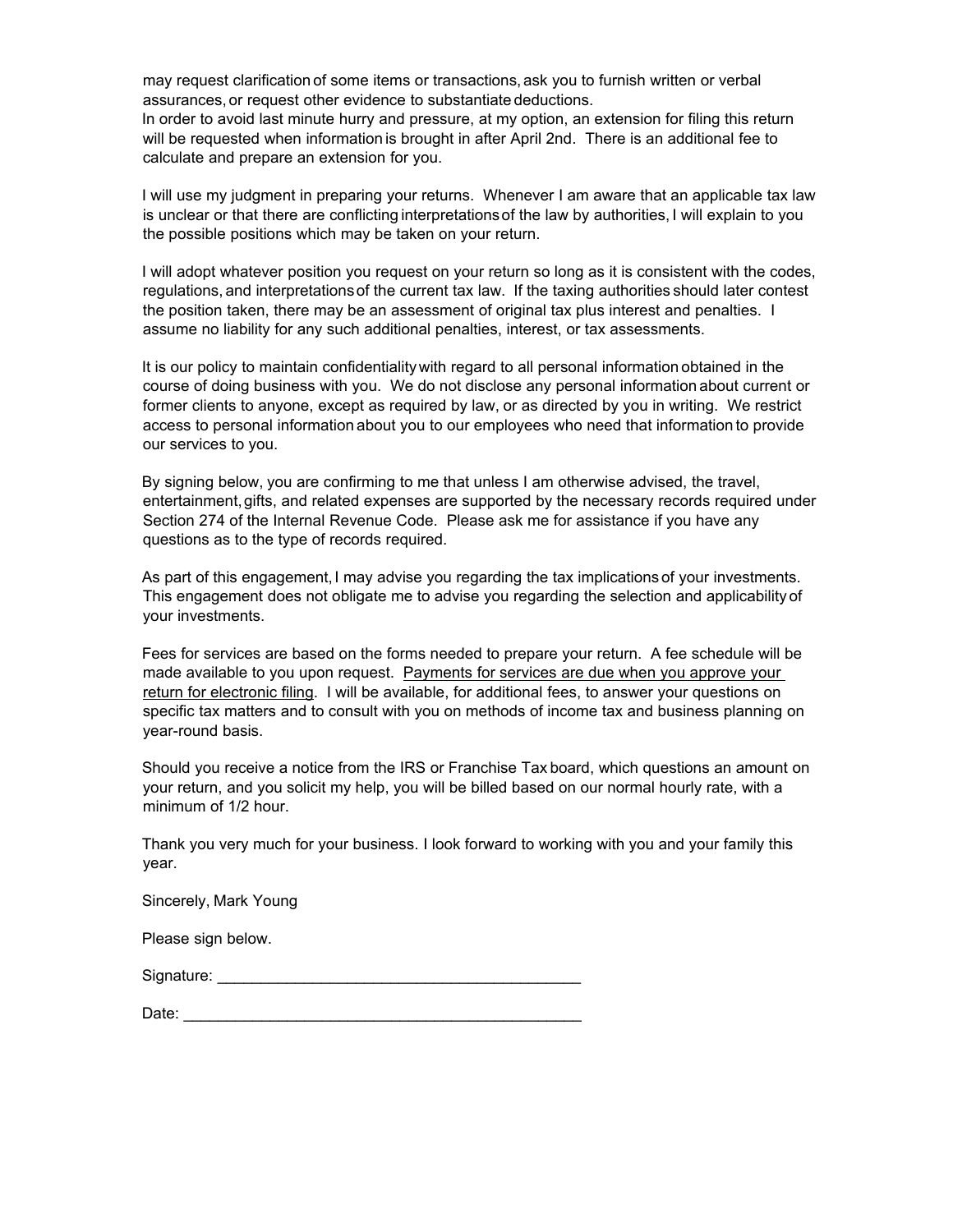# **2021 1040 US Miscellaneous Questions**

If any of the following items pertain to you or your spouse for 2021, please check the appropriate box and provide additional information if necessary.

#### PERSONAL INFORMATION

| Yes | $\rm No$ |
|-----|----------|
|     |          |

I.

Did your marital status change during the year?

Did your address change during the year?

Could you be claimed as a dependent on another person's tax return for 2021?

 Did you receive Advance Child Tax credits in 2021? If so, please provide the letter (6419) sent to you from the IRS in January 2022.

 Did you receive any Economic Impact Payments in 2021? If so, please provide the letter (6475) sent to you from the IRS in January 2022.

#### **DEPENDENTS**

Were there any changes in dependents?

Were any of your unmarried children who might be claimed as dependents 19 years of age or older at the end of 2021?

Did you have any children under age 19 or full-time students under age 24 at the end of 2021, with interest and dividend income in excess of \$1,100, or total investment income in excess of \$2,200?

## HEALTH CARE COVERAGE

Did you receive IRS document Form 1095-A (Health Insurance Marketplace Statement), if so, please attach.

## INCOME

Did you receive unreported tip income of \$20 or more in any month?



Did you cash any Series EE U.S. savings bonds issued after 1989 and pay qualified higher education expenses for yourself, your spouse, or your dependents?



Did you receive any disability income?

Did you have any foreign income or pay any foreign taxes?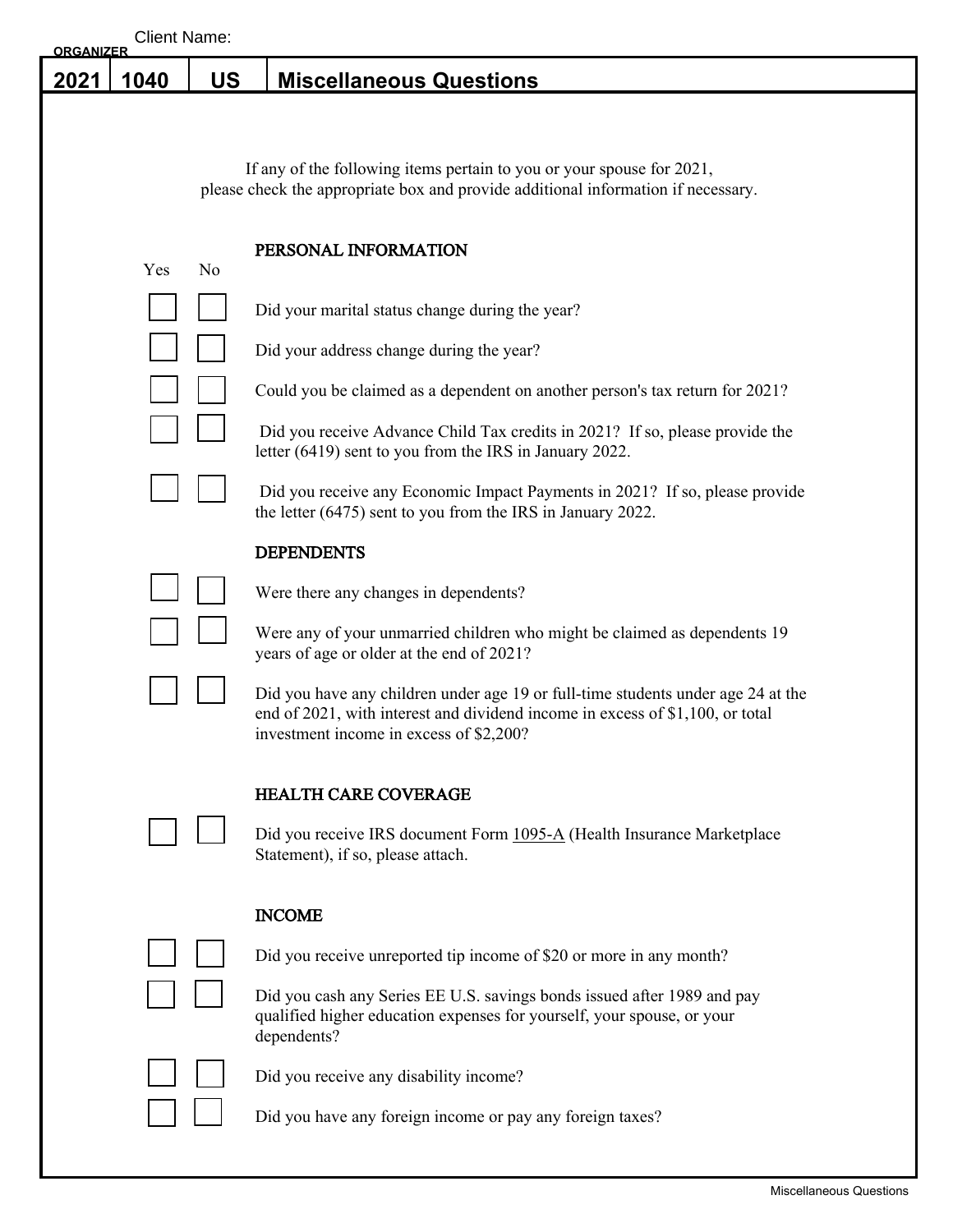| <b>ORGANIZER</b> |      |           |                                                                                                                                                                                   |
|------------------|------|-----------|-----------------------------------------------------------------------------------------------------------------------------------------------------------------------------------|
| <u> 2021</u>     | 1040 | <b>US</b> | <b>Miscellaneous Questions</b>                                                                                                                                                    |
|                  |      |           |                                                                                                                                                                                   |
|                  |      |           | PURCHASES, SALES AND DEBT                                                                                                                                                         |
|                  |      |           | Did you start a business or farm, purchase rental or royalty property, or acquire<br>an interest in a partnership, S corporation, trust, or REMIC?                                |
|                  |      |           | Did you purchase or dispose of any business assets (furniture, equipment,<br>vehicles, real estate, etc.), or convert any personal assets to business use?                        |
|                  |      |           | Did you buy or sell any stocks, bonds or other investment property in 2021?                                                                                                       |
|                  |      |           | Did you purchase, sell, or refinance your principal home or second home, or did<br>you take a home equity loan? If so, please provide your FINAL<br>closing/settlement statement. |
|                  |      |           | Did you make any residential energy-efficient improvements or purchases<br>involving solar, wind, geothermal or fuel cell energy sources?                                         |
|                  |      |           | Did you have any debts cancelled or forgiven?                                                                                                                                     |
|                  |      |           | Does anyone owe you money which has become uncollectible?                                                                                                                         |
|                  |      |           | <b>RETIREMENT PLANS</b>                                                                                                                                                           |
|                  |      |           | Did you receive a distribution from a retirement plan $(401(k), \text{IRA}, \text{SEP},$<br>SIMPLE, Qualified Plan, etc.)?                                                        |
|                  |      |           | Did you make a contribution to a retirement plan $(401(k), \text{IRA}, \text{SEP}, \text{SIMPLE},$<br>Qualified Plan, etc.)?                                                      |
|                  |      |           | Did you transfer or rollover any amount from one retirement plan to another<br>retirement plan?                                                                                   |
|                  |      |           | Did you convert part or all of your traditional, SEP, or SIMPLE IRA to a Roth<br>IRA in 2021?                                                                                     |
|                  |      |           | <b>EDUCATION</b>                                                                                                                                                                  |
|                  |      |           | Did you receive a distribution from an Education Savings Account or a Qualified<br>Tuition Program?                                                                               |
|                  |      |           | Did you, your spouse, or a dependent incur any tuition expenses that are required<br>to attend a college, university, or vocational school?                                       |
|                  |      |           | <b>ITEMIZED DEDUCTIONS</b>                                                                                                                                                        |
|                  |      |           | Did you incur a loss because of damaged or stolen property?                                                                                                                       |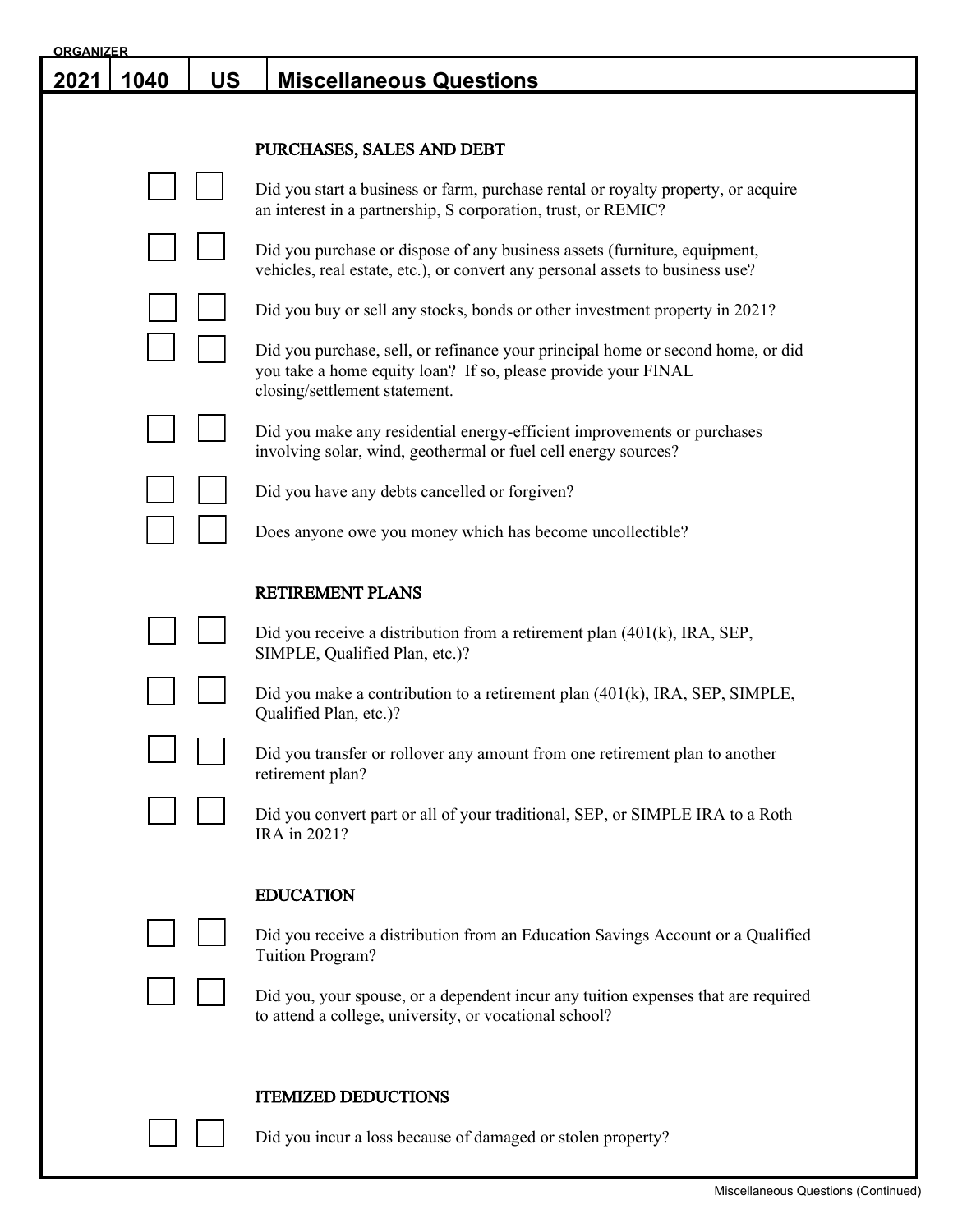| <b>ORGANIZER</b> |      |           |                                                                                                                                                                                                                                                                                                                                                                                                                                                                                                                                                                                                                                                                                                                                                                                                                                                                                                                                                                                                                                                                                                                               |
|------------------|------|-----------|-------------------------------------------------------------------------------------------------------------------------------------------------------------------------------------------------------------------------------------------------------------------------------------------------------------------------------------------------------------------------------------------------------------------------------------------------------------------------------------------------------------------------------------------------------------------------------------------------------------------------------------------------------------------------------------------------------------------------------------------------------------------------------------------------------------------------------------------------------------------------------------------------------------------------------------------------------------------------------------------------------------------------------------------------------------------------------------------------------------------------------|
| 2021             | 1040 | <b>US</b> | <b>Miscellaneous Questions</b>                                                                                                                                                                                                                                                                                                                                                                                                                                                                                                                                                                                                                                                                                                                                                                                                                                                                                                                                                                                                                                                                                                |
|                  |      |           | Did you work out of town for part of the year?<br>Did you use your car on the job (other than to and from work)?                                                                                                                                                                                                                                                                                                                                                                                                                                                                                                                                                                                                                                                                                                                                                                                                                                                                                                                                                                                                              |
|                  |      |           | <b>ESTIMATED TAXES</b><br>Did you make estimated tax payments? If so, the amounts are listed on the<br>organizer. Please confirm that these are the amounts you paid.<br>If you have an overpayment of 2021 taxes, do you want the excess applied to<br>your 2022 estimated tax (instead of being refunded)?<br>Do you expect your 2022 taxable income and withholdings to be different from<br>2021? If so, please elaborate.                                                                                                                                                                                                                                                                                                                                                                                                                                                                                                                                                                                                                                                                                                |
|                  |      |           | <b>MISCELLANEOUS</b><br>Do you want to allocate \$3 to the Presidential Election Campaign Fund?<br>Does your spouse want to allocate \$3 to the Presidential Election Campaign<br>Fund?<br>Did you have an interest in or signature or other authority over a financial<br>account in a foreign country, such as a bank account, securities account, or other<br>financial account?<br>Did you receive a distribution from, or were you the grantor of, or transferor to, a<br>foreign trust or did you have an interest in any foreign assets or accounts?<br>Was your home rented out or used for business?<br>Are you a member of the Armed Forces of the United States on active duty who<br>moved pursuant to a military order related to a permanent change of station?<br>Did you engage the services of any household employees, who did not provide<br>their services through a business?<br>Were you notified or audited by either the Internal Revenue Service or the State<br>taxing agency?<br>Did you or your spouse make any gifts to an individual that total more than<br>\$15,000, or any gifts to a trust? |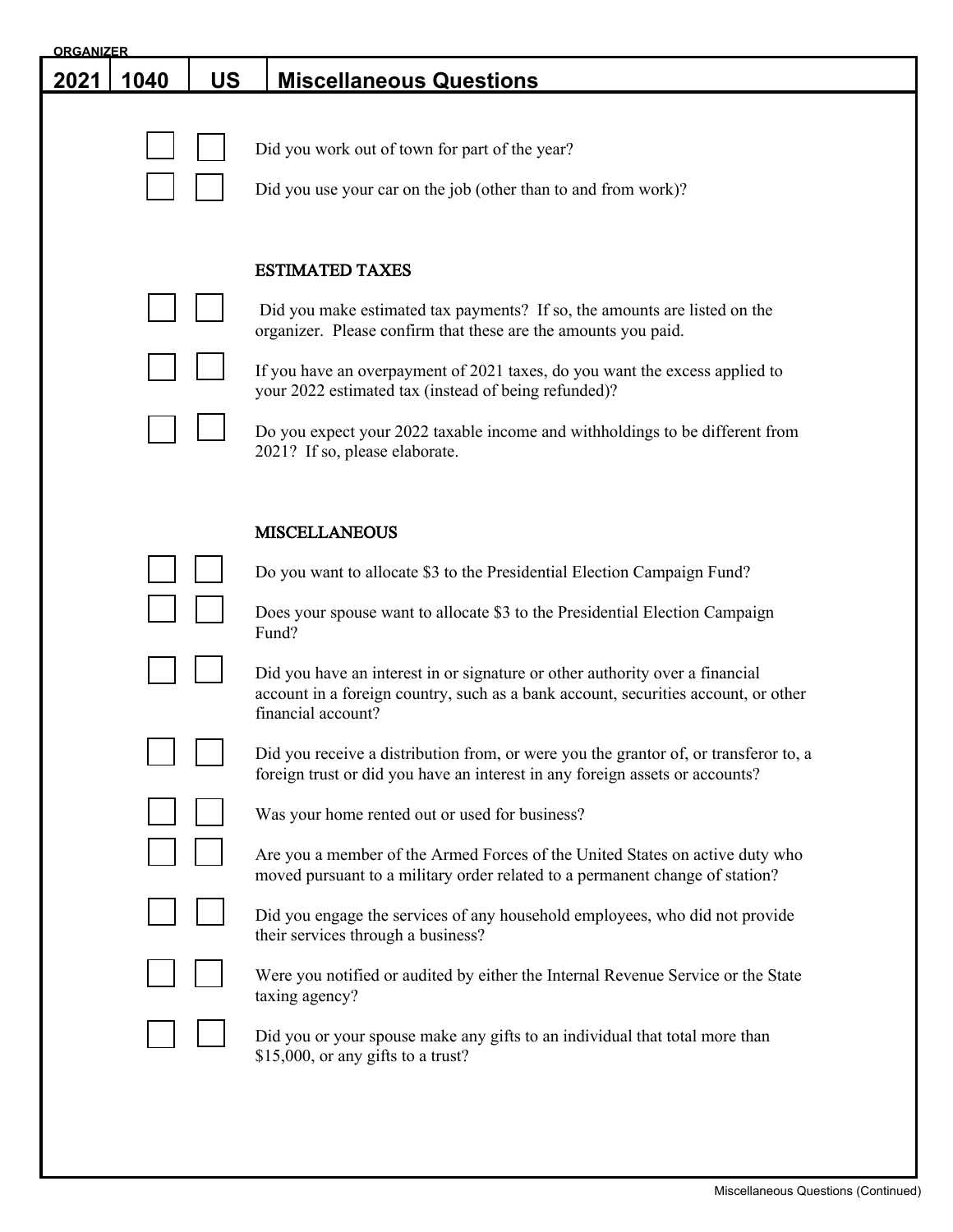| <b>ORGANIZER</b> |      |           |                                                                                                                                                                                                                                                                                     |
|------------------|------|-----------|-------------------------------------------------------------------------------------------------------------------------------------------------------------------------------------------------------------------------------------------------------------------------------------|
| 2021             | 1040 | <b>US</b> | <b>Miscellaneous Questions</b>                                                                                                                                                                                                                                                      |
|                  |      |           | Did your bank account information change within the last twelve months? Please<br>provide your bank information on the organizer if you wish to change the bank<br>we use for direct deposits of refunds. Otherwise, we will use the same account as<br>the prior year.             |
|                  |      |           | Did you receive, sell, send, exchange or otherwise acquire any financial interest<br>in virtual currency? If so, and you sold or exchanged virtual currency, please<br>provide for each transaction: 1. Total sales price 2. Total purchase price 3.<br>Purchase date 4. Sales date |
|                  |      |           | CORONAVIRUS AID, RELIEF AND ECONOMIC SECURITY ACT (CARES<br>ACT)                                                                                                                                                                                                                    |
|                  |      |           | Did you receive an economic impact payment? If so, how much?                                                                                                                                                                                                                        |
|                  |      |           | Did your business have any PPP loan amounts for given? If so, how much? This<br>amount is taxable to CA.                                                                                                                                                                            |
|                  |      |           | Did you receive a distribution from your retirement plan because of COVID?                                                                                                                                                                                                          |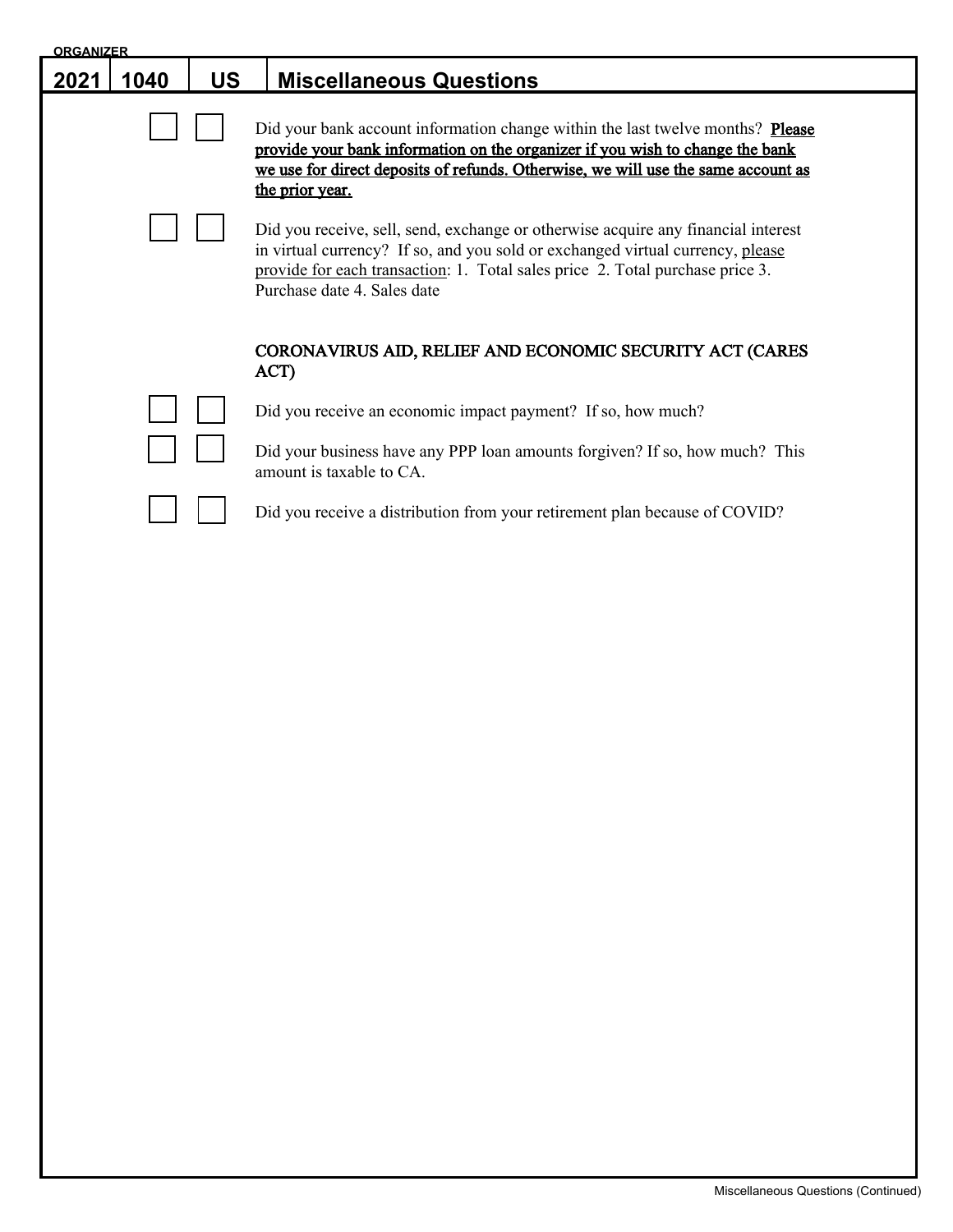| ORGANIZER                                      |                                                                                                                                                                   |                                                                                                                             |                                                                                                              |                                                                                                                                                                                                                                                                                                                                                                                                                                                                                                                                                                                                                                                                                                                                                                                                 |
|------------------------------------------------|-------------------------------------------------------------------------------------------------------------------------------------------------------------------|-----------------------------------------------------------------------------------------------------------------------------|--------------------------------------------------------------------------------------------------------------|-------------------------------------------------------------------------------------------------------------------------------------------------------------------------------------------------------------------------------------------------------------------------------------------------------------------------------------------------------------------------------------------------------------------------------------------------------------------------------------------------------------------------------------------------------------------------------------------------------------------------------------------------------------------------------------------------------------------------------------------------------------------------------------------------|
| 2021                                           | 1040                                                                                                                                                              | US                                                                                                                          | Tax Organizer                                                                                                |                                                                                                                                                                                                                                                                                                                                                                                                                                                                                                                                                                                                                                                                                                                                                                                                 |
|                                                | Fax number:                                                                                                                                                       | 5151 SHOREHAM PL STE 170<br><b>SAN DIEGO CA 92122</b><br>E-mail address:<br>or social services agency or program statement. | MARK S. YOUNG, C.P.A., A.P.C.<br>Telephone number: (858) 450-3200<br>(858) 568-9092<br>mark@markyoungcpa.com | <b>Tax Return Appointment</b><br>Date:<br>Time:<br>Location:<br>This tax organizer will assist you in gathering information necessary for the preparation<br>of your 2021 tax return. Please enter all pertinent 2021 information.<br>NOTE: If you claim the earned income credit, please provide proof that your child is a resident of the United States. This proof is typically in the form<br>of: school records or statement, landlord or property management statement, health care provider statement, medical records, child care provider records, placement agency statement, social service records or statement, pla<br>NOTE: If your child is disabled, please provide one of the following forms of proof of disability: doctor statement, other health care provider statement, |
|                                                | <b>CLIENT INFORMATION</b>                                                                                                                                         |                                                                                                                             | Taxpayer                                                                                                     | Spouse                                                                                                                                                                                                                                                                                                                                                                                                                                                                                                                                                                                                                                                                                                                                                                                          |
| Title/suffix<br>Address                        | First name and initial<br>E-mail address                                                                                                                          | In care of $\dots$<br>Street address<br>Apartment number.<br>State<br>ZIP_code                                              | Date of birth $(m/d/y)$<br>Date of death $(m/d/y)$<br>Work phone. $\ldots \ldots \ldots \ldots$              |                                                                                                                                                                                                                                                                                                                                                                                                                                                                                                                                                                                                                                                                                                                                                                                                 |
| <b>DEPENDENTS</b>                              |                                                                                                                                                                   |                                                                                                                             | Dependent No.                                                                                                | Dependent No.                                                                                                                                                                                                                                                                                                                                                                                                                                                                                                                                                                                                                                                                                                                                                                                   |
|                                                | First name<br>Last name<br>Title/suffix<br>Date of birth $(m/d/y)$<br>Date of death (m/d/y)<br>Date of adoption (m/d/y)<br>Social security number<br>Relationship |                                                                                                                             |                                                                                                              |                                                                                                                                                                                                                                                                                                                                                                                                                                                                                                                                                                                                                                                                                                                                                                                                 |
|                                                | Months lived at home                                                                                                                                              |                                                                                                                             | Dependent No.                                                                                                | Dependent No.                                                                                                                                                                                                                                                                                                                                                                                                                                                                                                                                                                                                                                                                                                                                                                                   |
| Social security number<br>Months lived at home | First name<br>Last name<br>Title/suffix.<br>Date of birth $(m/d/y)$<br>Date of death (m/d/y)<br>Date of adoption (m/d/y)<br>Relationship                          |                                                                                                                             |                                                                                                              |                                                                                                                                                                                                                                                                                                                                                                                                                                                                                                                                                                                                                                                                                                                                                                                                 |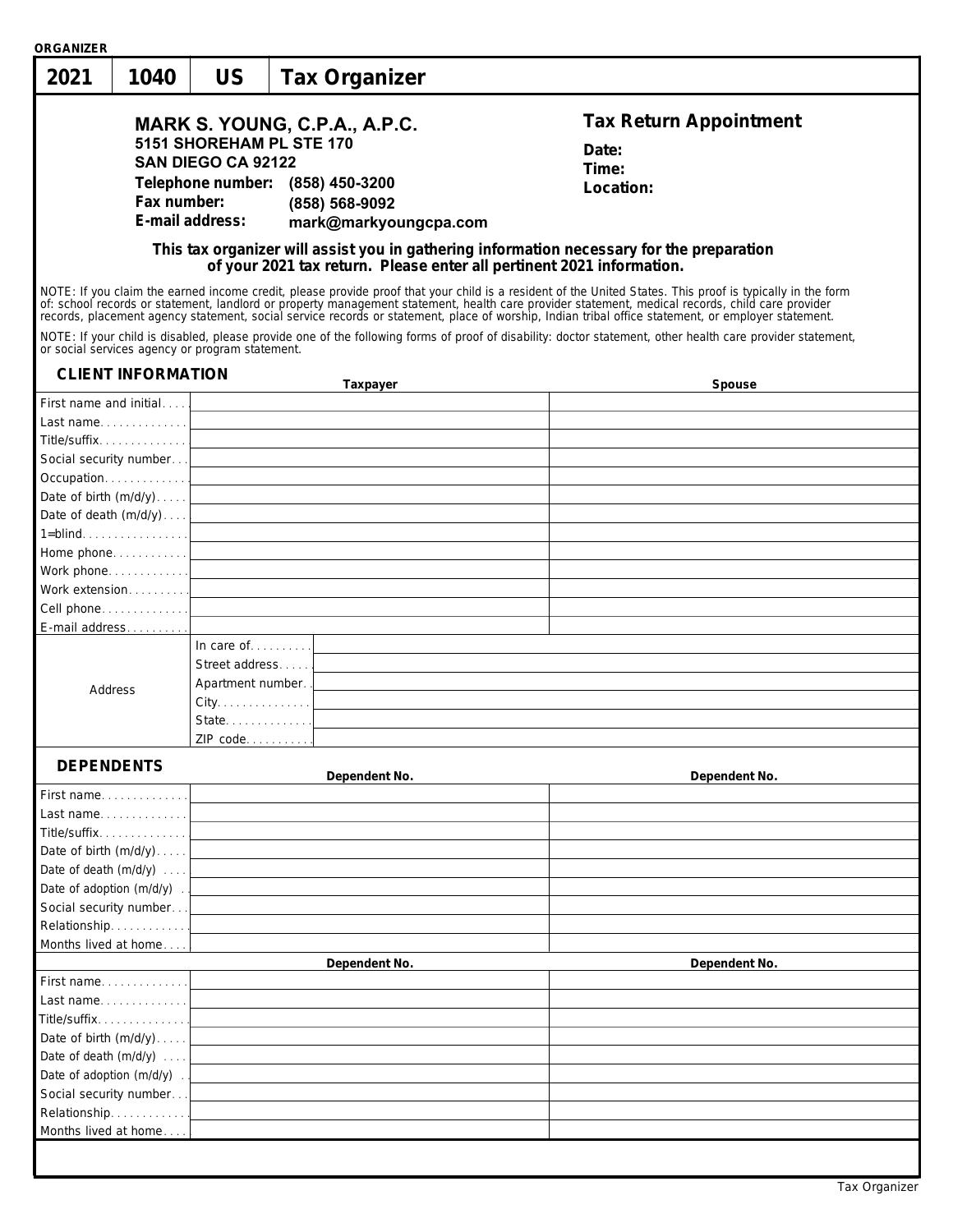| 2021                 | 1040                                       | US | <b>Tax Organizer</b>                                                                                                                                                                                                                              |  |                                                                                                                                                   |             |
|----------------------|--------------------------------------------|----|---------------------------------------------------------------------------------------------------------------------------------------------------------------------------------------------------------------------------------------------------|--|---------------------------------------------------------------------------------------------------------------------------------------------------|-------------|
|                      |                                            |    |                                                                                                                                                                                                                                                   |  | Please enter all pertinent 2021 information. If you have attached<br>a government form for an item, check the box and do not enter a 2021 amount. |             |
|                      | WAGES, SALARIES AND TIPS<br>Employer name: |    |                                                                                                                                                                                                                                                   |  | 2021 Amount                                                                                                                                       | 2020 Amount |
|                      |                                            |    |                                                                                                                                                                                                                                                   |  | <b>Attach Forms W-2</b>                                                                                                                           |             |
|                      | <b>INTEREST INCOME</b><br>Payer name:      |    |                                                                                                                                                                                                                                                   |  |                                                                                                                                                   |             |
|                      |                                            |    |                                                                                                                                                                                                                                                   |  | Attach Forms 1099-INT                                                                                                                             |             |
|                      | <b>DIVIDEND INCOME</b><br>Payer name:      |    |                                                                                                                                                                                                                                                   |  |                                                                                                                                                   |             |
|                      |                                            |    |                                                                                                                                                                                                                                                   |  | Attach Forms 1099-DIV                                                                                                                             |             |
|                      |                                            |    |                                                                                                                                                                                                                                                   |  |                                                                                                                                                   |             |
|                      | Payer name:                                |    | PENSIONS, IRA AND GAMBLING INCOME                                                                                                                                                                                                                 |  |                                                                                                                                                   |             |
|                      |                                            |    |                                                                                                                                                                                                                                                   |  | <b>Attach Forms</b><br>1099-R & W-2G                                                                                                              |             |
|                      |                                            |    |                                                                                                                                                                                                                                                   |  |                                                                                                                                                   |             |
|                      |                                            |    | OTHER GOVERNMENT FORMS - INCOME                                                                                                                                                                                                                   |  |                                                                                                                                                   |             |
|                      |                                            |    | Form 1099-B - Sales of stock (also include transaction history)<br>Form 1099-MISC - Miscellaneous income<br>Form 1099-K - Merchant card and third party network payments<br>Form 1099-S - Sales of real estate (also include closing statements). |  | Attach Forms 1099                                                                                                                                 |             |
|                      |                                            |    |                                                                                                                                                                                                                                                   |  | Attach Forms 1099                                                                                                                                 |             |
| Taxpayer:<br>Spouse: |                                            |    |                                                                                                                                                                                                                                                   |  | Attach Forms 1099                                                                                                                                 |             |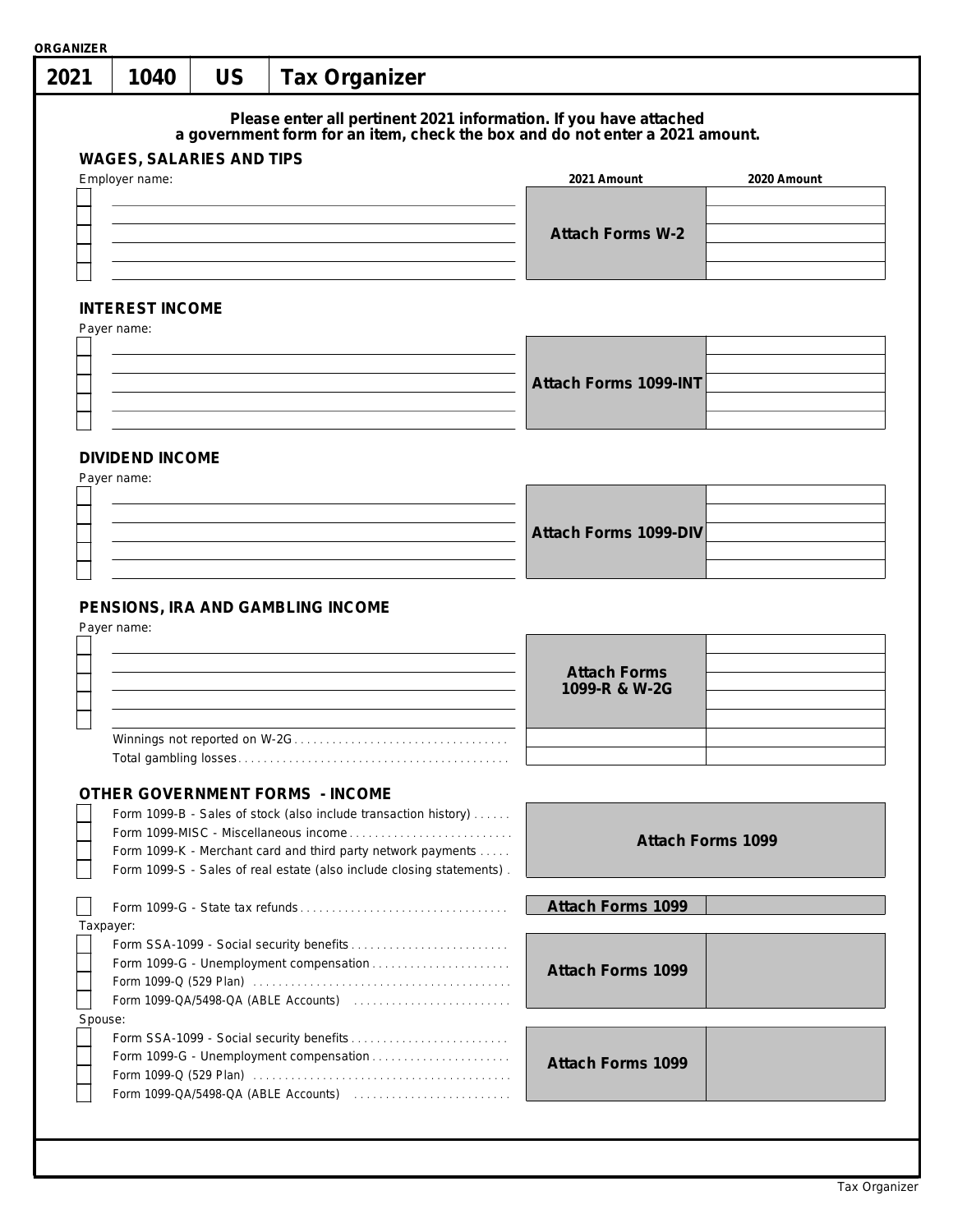| 2021      | 1040                | <b>US</b>                    | <b>Tax Organizer</b>                                                           |                   |             |
|-----------|---------------------|------------------------------|--------------------------------------------------------------------------------|-------------------|-------------|
|           |                     | MISCELLANEOUS INCOME         |                                                                                |                   |             |
|           |                     | Taxpayer: Alimony received   |                                                                                |                   |             |
|           |                     | Spouse: Alimony received     |                                                                                |                   |             |
| Other:    |                     |                              |                                                                                |                   |             |
|           |                     |                              |                                                                                |                   |             |
|           |                     |                              | RETIREMENT PLAN CONTRIBUTIONS                                                  | 2021 Amount       | 2020 Amount |
|           |                     |                              | Taxpayer: Traditional IRA contributions (1=maximum)                            |                   |             |
|           |                     |                              |                                                                                |                   |             |
|           |                     |                              | Self-employed, SEP, SIMPLE, & qualified plan contributions (1=maximum)         |                   |             |
| Spouse:   |                     |                              |                                                                                |                   |             |
|           |                     |                              |                                                                                |                   |             |
|           |                     |                              | Self-employed, SEP, SIMPLE, & qualified plan contributions (1=maximum)         |                   |             |
|           |                     |                              |                                                                                |                   |             |
|           |                     |                              | OTHER GOVERNMENT FORMS - DEDUCTIONS                                            |                   |             |
|           |                     |                              |                                                                                | Attach Forms 1098 |             |
|           |                     |                              |                                                                                |                   |             |
|           | AFFORDABLE CARE ACT |                              |                                                                                |                   |             |
|           |                     |                              |                                                                                |                   |             |
|           |                     |                              |                                                                                | Attach Forms 1095 |             |
|           |                     |                              | Form 1095-C - Employer-Provided Health Insurance Offer and Coverage            |                   |             |
|           |                     | ADJUSTMENTS TO INCOME        |                                                                                |                   |             |
| Taxpayer: |                     |                              |                                                                                |                   |             |
|           |                     |                              |                                                                                |                   |             |
|           |                     |                              |                                                                                |                   |             |
|           |                     | Other adjustments to income: |                                                                                |                   |             |
|           |                     |                              |                                                                                |                   |             |
|           |                     |                              |                                                                                |                   |             |
|           |                     |                              |                                                                                |                   |             |
|           |                     |                              |                                                                                |                   |             |
| Spouse:   |                     |                              |                                                                                |                   |             |
|           |                     |                              |                                                                                |                   |             |
|           |                     |                              |                                                                                |                   |             |
|           |                     | Other adjustments to income: |                                                                                |                   |             |
|           |                     |                              |                                                                                |                   |             |
|           |                     |                              |                                                                                |                   |             |
|           |                     |                              |                                                                                |                   |             |
|           |                     |                              |                                                                                |                   |             |
|           |                     |                              |                                                                                |                   |             |
|           |                     |                              |                                                                                |                   |             |
|           |                     |                              | MEDICAL AND DENTAL EXPENSES                                                    |                   |             |
|           |                     |                              |                                                                                |                   |             |
|           |                     |                              |                                                                                |                   |             |
|           |                     |                              |                                                                                |                   |             |
|           |                     |                              |                                                                                |                   |             |
|           |                     |                              |                                                                                |                   |             |
|           |                     |                              |                                                                                |                   |             |
|           |                     |                              | Out-of-pocket lodging and transportation expenses                              |                   |             |
|           |                     |                              |                                                                                |                   |             |
|           |                     |                              |                                                                                |                   |             |
|           |                     |                              |                                                                                |                   |             |
|           |                     |                              |                                                                                |                   |             |
|           | <b>TAXES PAID</b>   |                              |                                                                                |                   |             |
|           |                     |                              | State income taxes - 1/21 payment on 2020 state estimate<br>and a strainer and |                   |             |